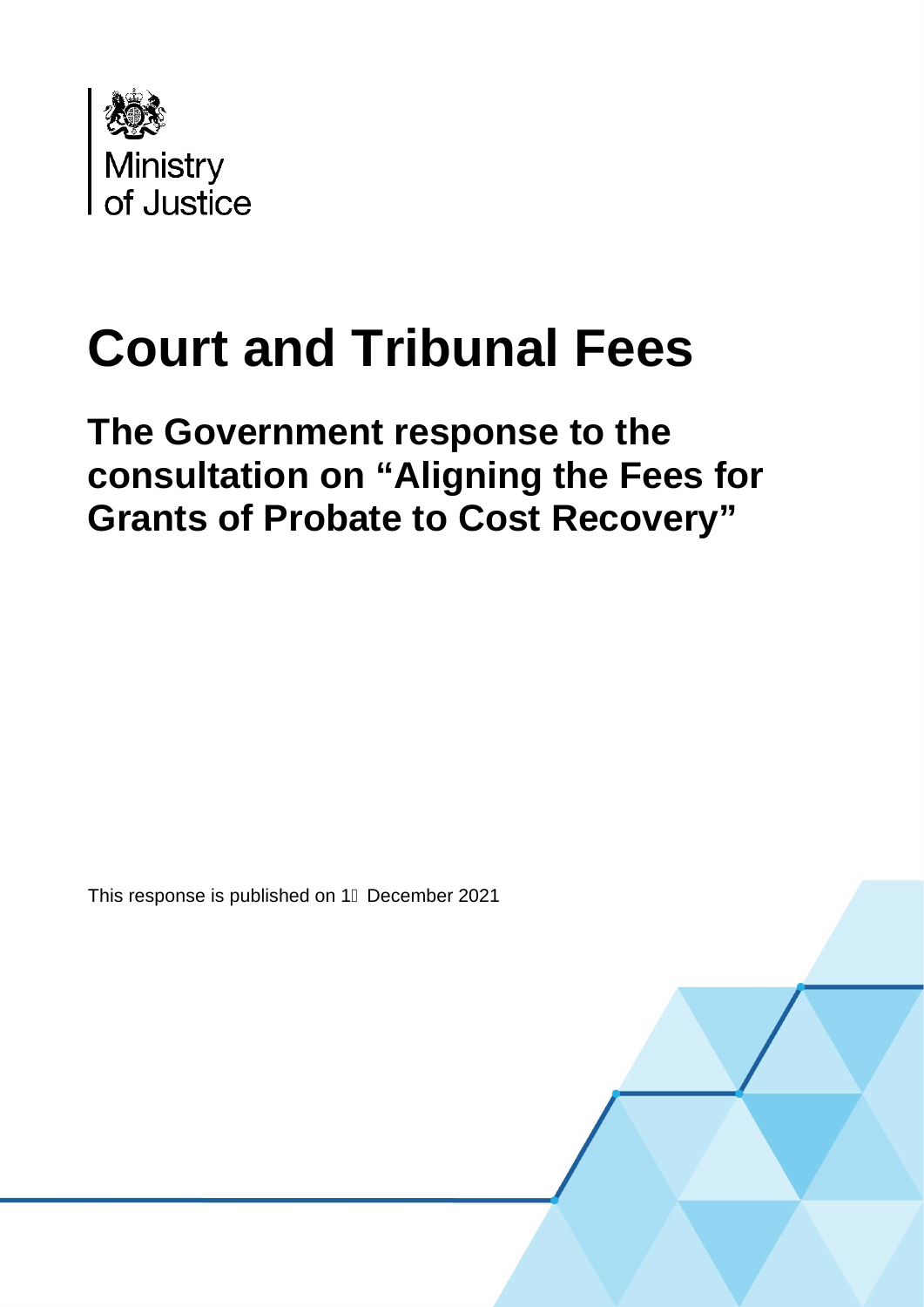

### **Court and Tribunal Fees**

The Government response to the consultation "Aligning the Fees for Grants of Probate to Cost Recovery"

**Response to consultation carried out by the Ministry of Justice.**

**This information is also available at<https://consult.justice.gov.uk/>**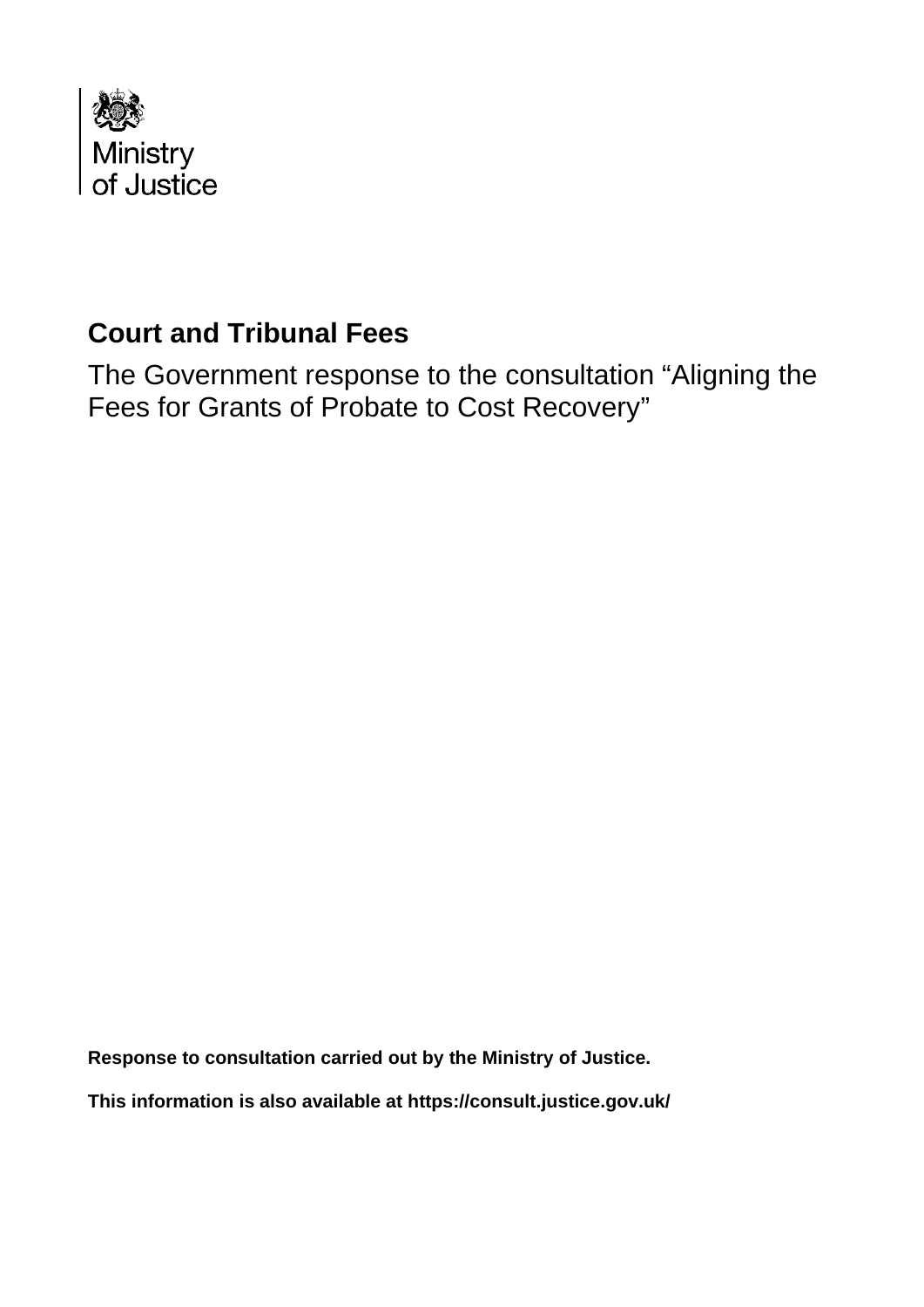### **Contents**

| Introduction and contact details                        | $\mathbf{3}$            |
|---------------------------------------------------------|-------------------------|
| Complaints or comments                                  | 3                       |
| <b>Overview</b>                                         | $\overline{\mathbf{4}}$ |
| Background                                              | $\overline{4}$          |
| Summary of responses                                    | 5                       |
| <b>Responses to specific questions</b>                  | $6\phantom{1}6$         |
| <b>Impact Assessment, Equalities and Welsh Language</b> | 11                      |
| <b>Impact Assessment</b>                                | 11                      |
| <b>Equalities</b>                                       | 11                      |
| Welsh Language                                          | 11                      |
| <b>Conclusion and next steps</b>                        | 12                      |
| <b>Consultation principles</b>                          | 13                      |
| Annex A - List of respondents                           | 14                      |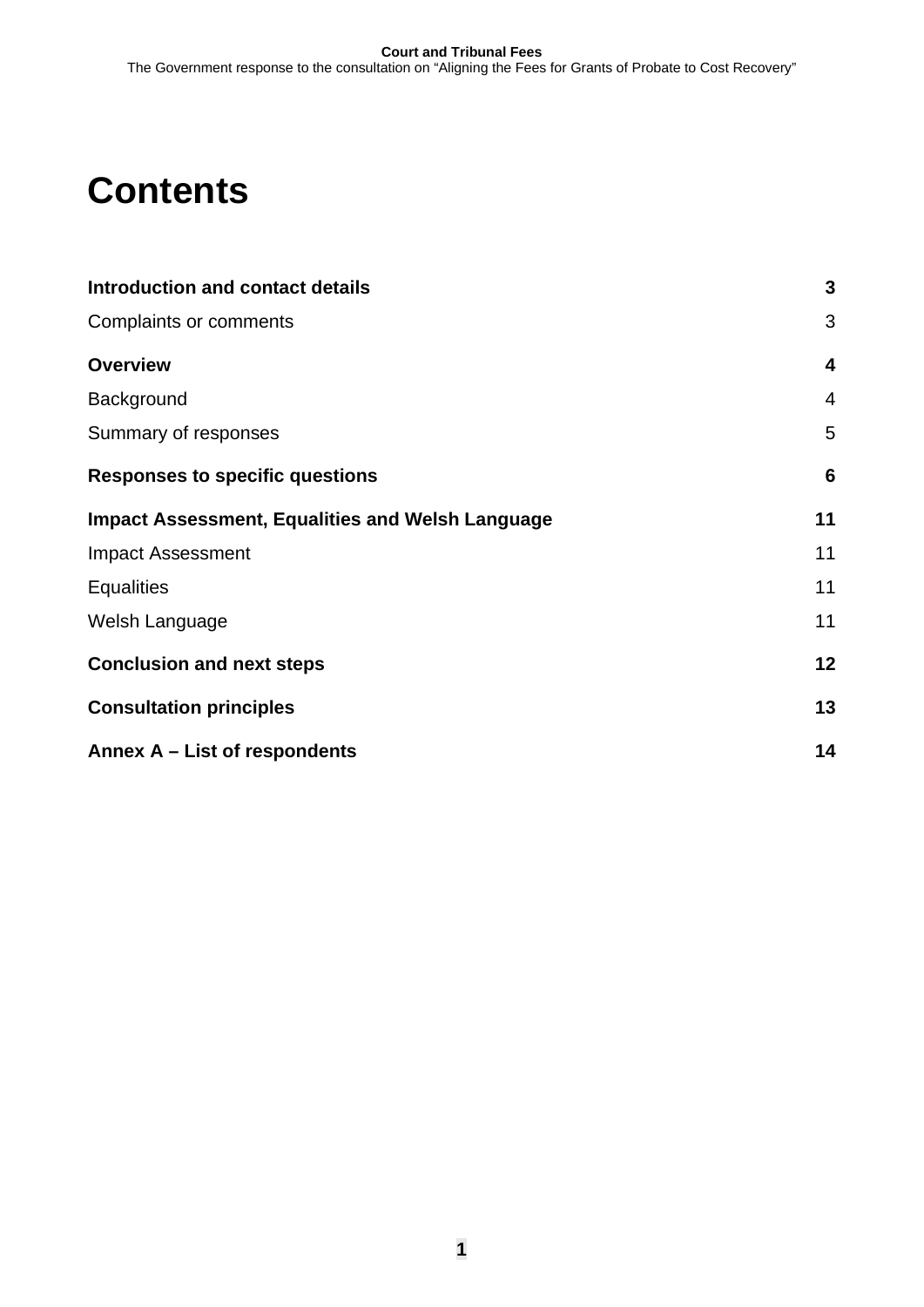#### **Court and Tribunal Fees**

The Government response to the consultation on "Aligning the Fees for Grants of Probate to Cost Recovery"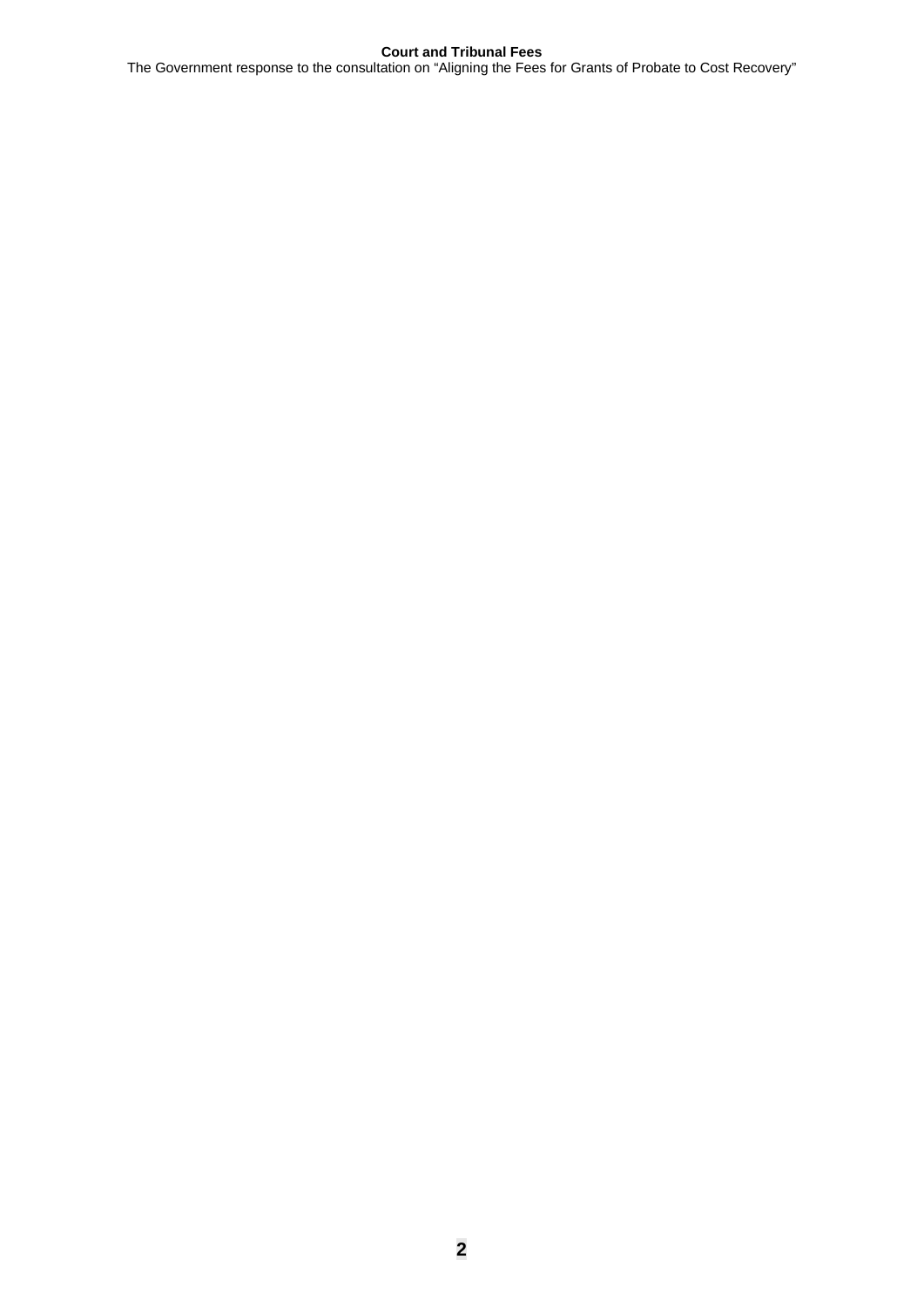## <span id="page-4-0"></span>**Introduction and contact details**

This document is the post-consultation report for the consultation paper "Aligning the Fees for Grants of Probate to Cost Recovery".

It will cover:

- the background to the report and summary of the responses
- a detailed response to the specific questions raised in the report
- the next steps following this consultation.

Further copies of this report and the consultation paper can be obtained by contacting **Fees Policy Team** at the address below:

**Fees Policy Team** Ministry of Justice 102 Petty France London SW1H 9AJ

**Email**: [mojfeespolicy@justice.gov.uk](mailto:mojfeespolicy@justice.gov.uk)

This report is also available at<https://consult.justice.gov.uk/>

Alternative format versions of this publication can be requested from [mojfeespolicy@justice.gov.uk](mailto:mojfeespolicy@justice.gov.uk)

#### <span id="page-4-1"></span>**Complaints or comments**

If you have any complaints or comments about the consultation process you should contact the Ministry of Justice at the above address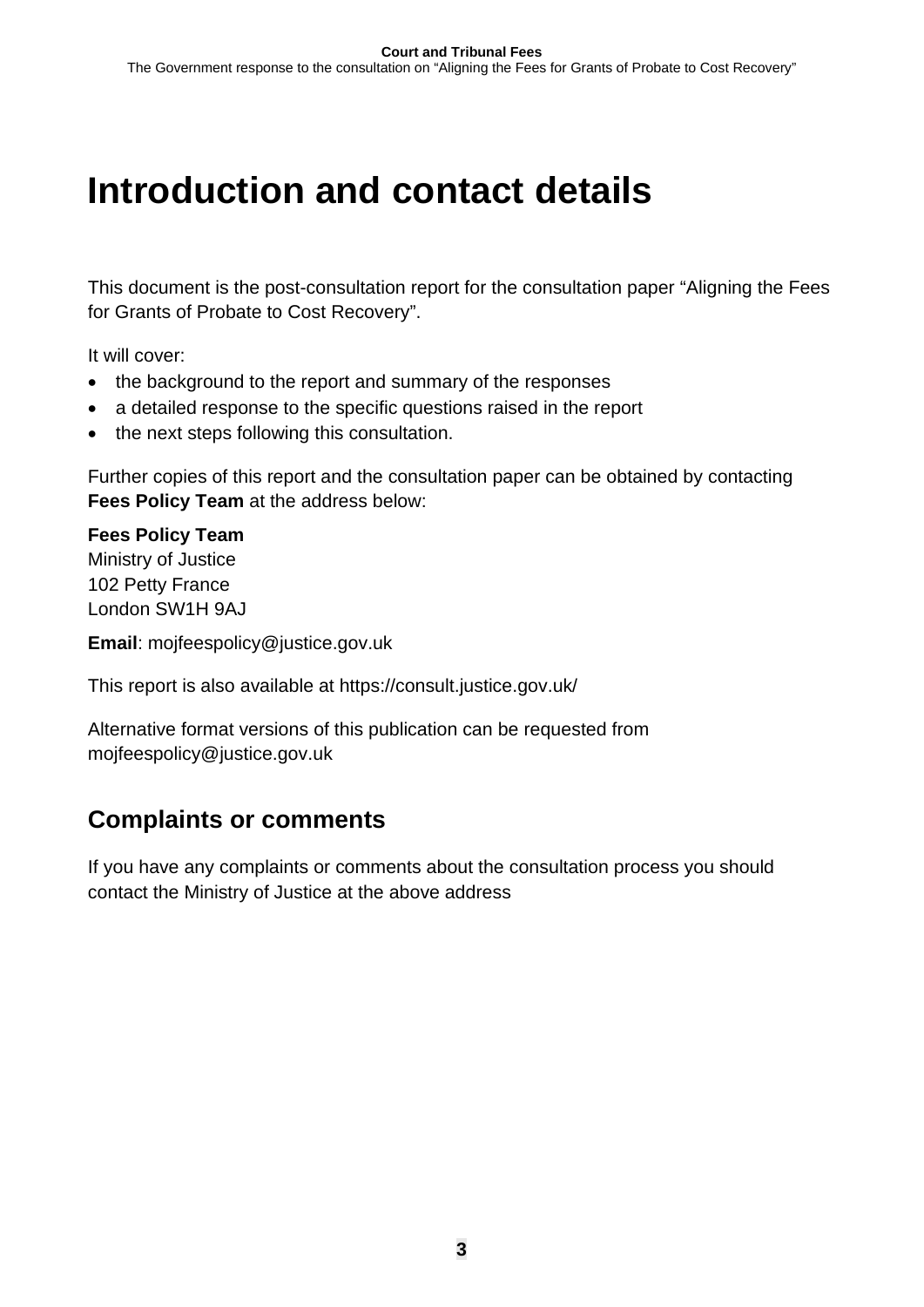### <span id="page-5-0"></span>**Overview**

#### <span id="page-5-1"></span>**Background**

- 1. The case for regularly reviewing the way we charge court fees is based on the need to ensure that Her Majesty's Courts and Tribunals Service (HMCTS) is funded properly whilst protecting the vital principle of access to justice. Access to justice is crucial to the maintenance of an effective and functioning democracy, helping to uphold social order and underpinning an effective economy.
- 2. The probate service is an important part of the work that HMCTS does. It manages the process by which individuals are able to demonstrate their authority to deal with the property, money and other possessions (an "estate") of the deceased after their death. It seeks to ease the burden of people who are grieving, by making the process of applying for probate as straightforward as possible. The Government maintains its commitment to ensure the efficient and effective running of the probate system, while protecting access to justice and minimising the burden on the taxpayer.
- 3. The consultation paper "Aligning the Fees for Grants of Probate to Cost Recovery" was published on 8 July 2021 and was open for eleven weeks until 23 September 2021. It invited comments on the proposal by the Ministry of Justice to align the fee payable for probate applications with the cost of providing that service for all users. This would result in a fee increase to £273 for both professional users (£155) and non-professional users (£215). The proposal had three objectives, which were:
	- to bring the fee structure into alignment with HM Treasury's Managing Public Money principles, where the same fee should be charged for all users of the same service;
	- to set the fee at a level that recovers the cost of providing the service, which would better align with the standard approach to charging fees under Managing Public Money principles;
	- and to protect access to justice by ensuring that courts and tribunals are adequately resourced in accordance with the Lord Chancellor's statutory and constitutional duty, while also reducing the overall taxpayer subsidy to HMCTS.
- 4. This proposal is expected to make a significant contribution to the Ministry of Justice's financial plans for 2022–23 and beyond. We estimate that in a typical year, the proposal will raise an additional £23–25m for the courts and tribunals service.
- 5. The consultation sought views from users of the probate service, the legal profession, the judiciary, the advice sector and all those with an interest in the work of HMCTS. The consultation sought views on three questions in relation to the proposal.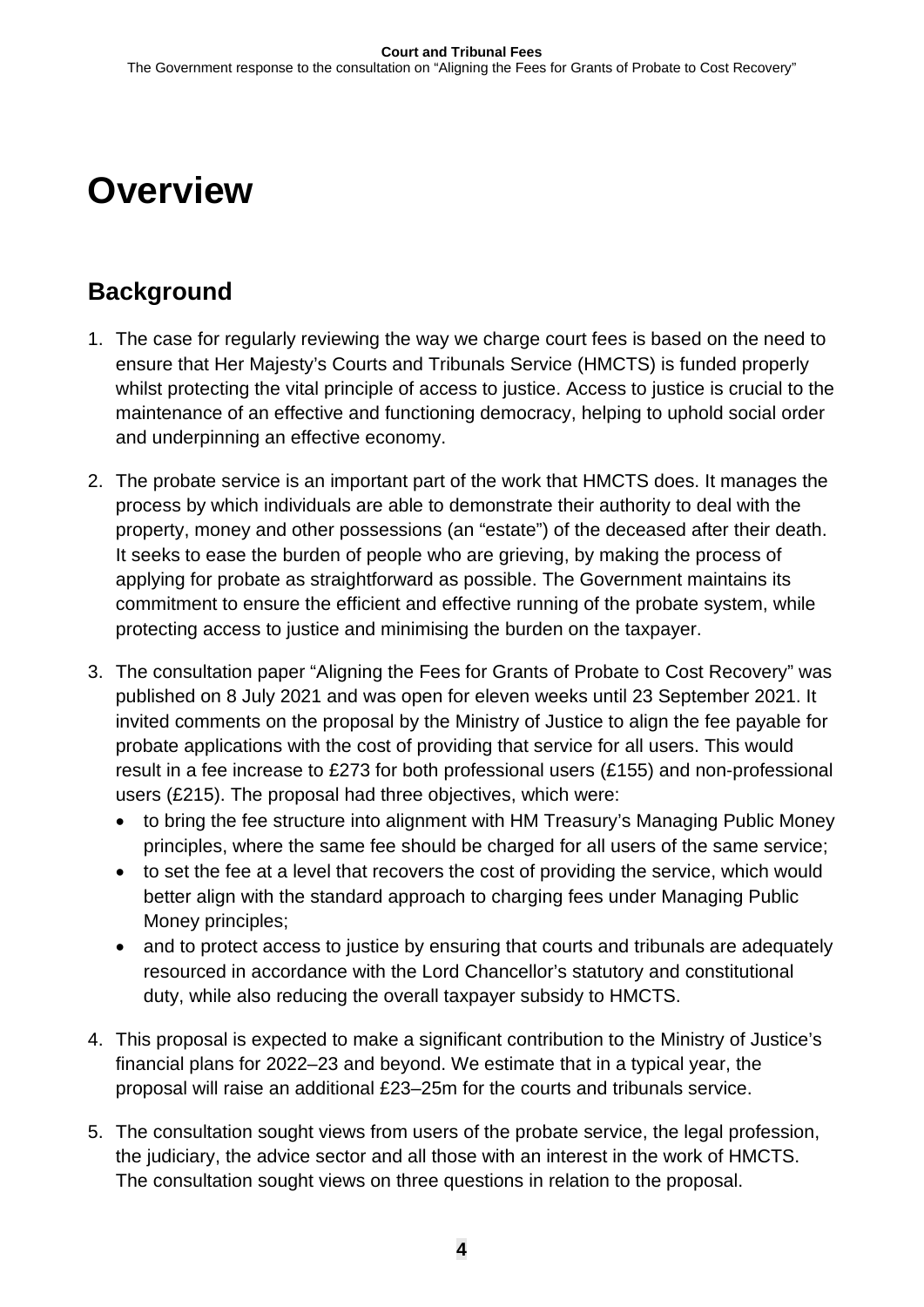### <span id="page-6-0"></span>**Summary of responses**

- 6. A total of 24 responses to the consultation paper were received. The majority of responses came from the legal sector, either individual firms or practitioners, or membership bodies representing a legal profession.
- 7. The majority of responses agreed with the general principle of the proposal, that is to raise the fee for probate applications to cover the cost to HMCTS of the service provided. Respondents were split on the question of whether to maintain a discounted fee for applications from professional probate applicants. The main argument provided for maintaining a discounted fee related to the quality of the service provided by practitioners, especially for vulnerable applicants and for those with complex estates. It was argued that deterring individuals from seeking professional support with their probate application by removing the discount would lead to more errors in applications received by the probate service. Most respondents agreed that the proposal would not have a disproportionate effect on individuals with protected characteristics.
- 8. We are grateful to all those who responded to the consultation and for the points they have raised. Our response to the consultation questions is provided below, as well as our proposed next steps. The Government believes the consultation provides strong support for progressing with the proposal to increase probate fees to cost, and will seek to implement the change early next year.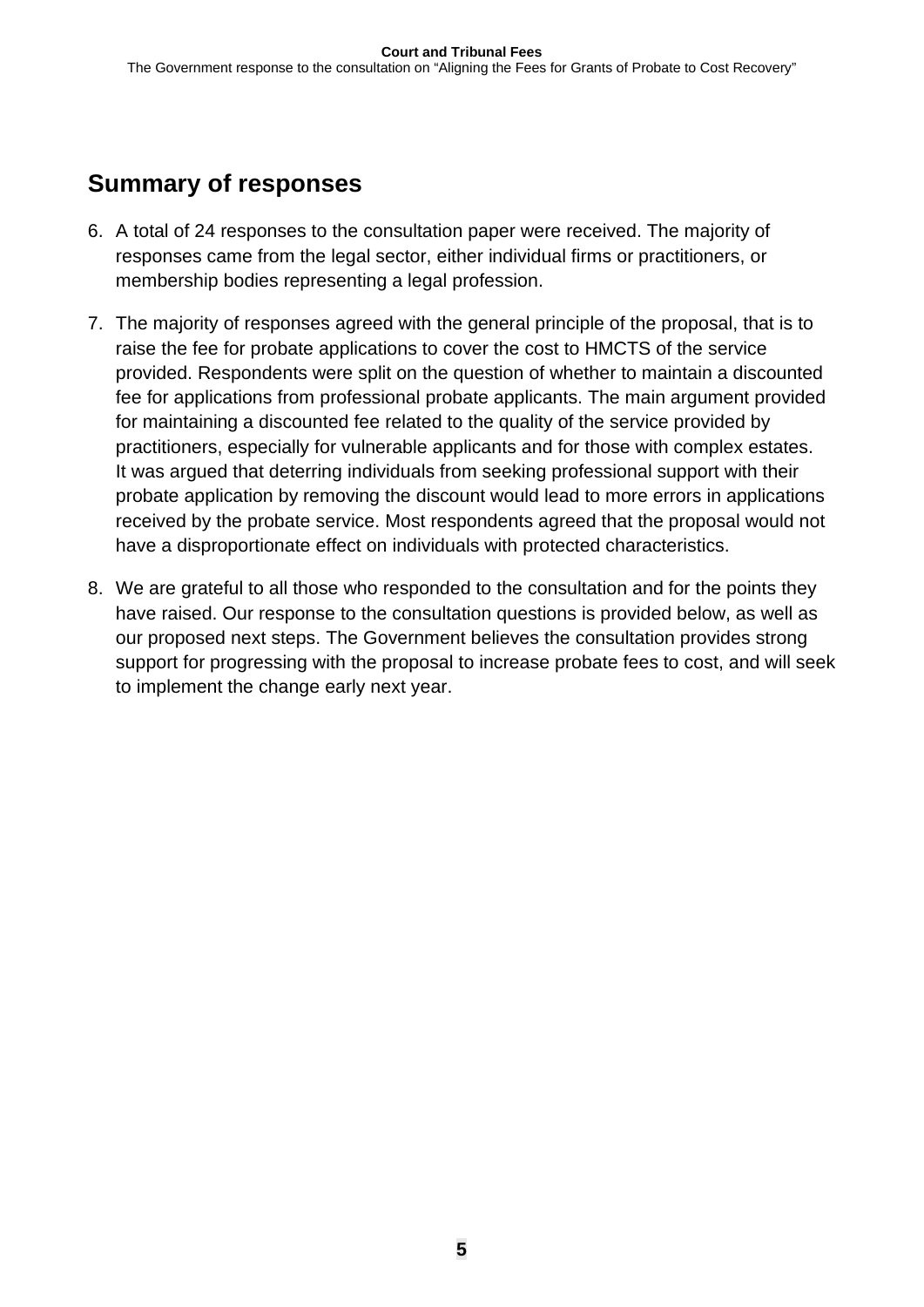### <span id="page-7-0"></span>**Responses to specific questions**

**Question 1: Do you agree that the fee payable for a grant of representation should be the same for all users, regardless of whether the application is from a professional probate practitioner or a personal applicant?**

- 9. We received 24 responses to this question, with 12 (50%) respondents agreeing with the proposal to align the fees for applications submitted by professional probate practitioners and personal applicants. These respondents felt that it is equitable for all categories of users who benefit from the same service to be charged the same amount.
- 10.The other 12 (50%) respondents disagreed with the question and argued that a lower fee for applications submitted by professionals should be maintained. The entirety of these responses came from probate practitioners and professional associations. The majority of these responses were based on the view that applications submitted by professional applicants are faster and consequently cheaper to process. This is because, according to this view, professional applicants will require less assistance from HMCTS staff during the process of preparing an application, and are less likely to submit applications containing mistakes, on account of their knowledge and expertise. Many of the respondents who relied on this argument questioned the accuracy of our cost assessment, which found the cost of processing applications submitted by professional and non-professional applicants to be roughly equal.
- 11.A number of respondents raised the important and valuable service that probate professionals provide to their clients, including assistance with compiling the application and verifying the accuracy of the information submitted.

#### **Government's response**

12.The lower fee for professional applications was originally charged to reflect the lower cost that was required from the probate service to process them. Based on recent cost recovery exercises undertaken by the Ministry of Justice, the cost of processing professional and non-professional applications is now broadly equivalent. As such, the Government believes that there is no longer a justification for maintaining a lower fee for professional applicants. No other court or tribunal fee has a discount for applications submitted by professional applicants. We believe that we should bring the probate fee in line with all other fees by charging a single fee for all categories of applicant. In doing so, we will follow the Managing Public Money principle of charging the same fee to all users of a service.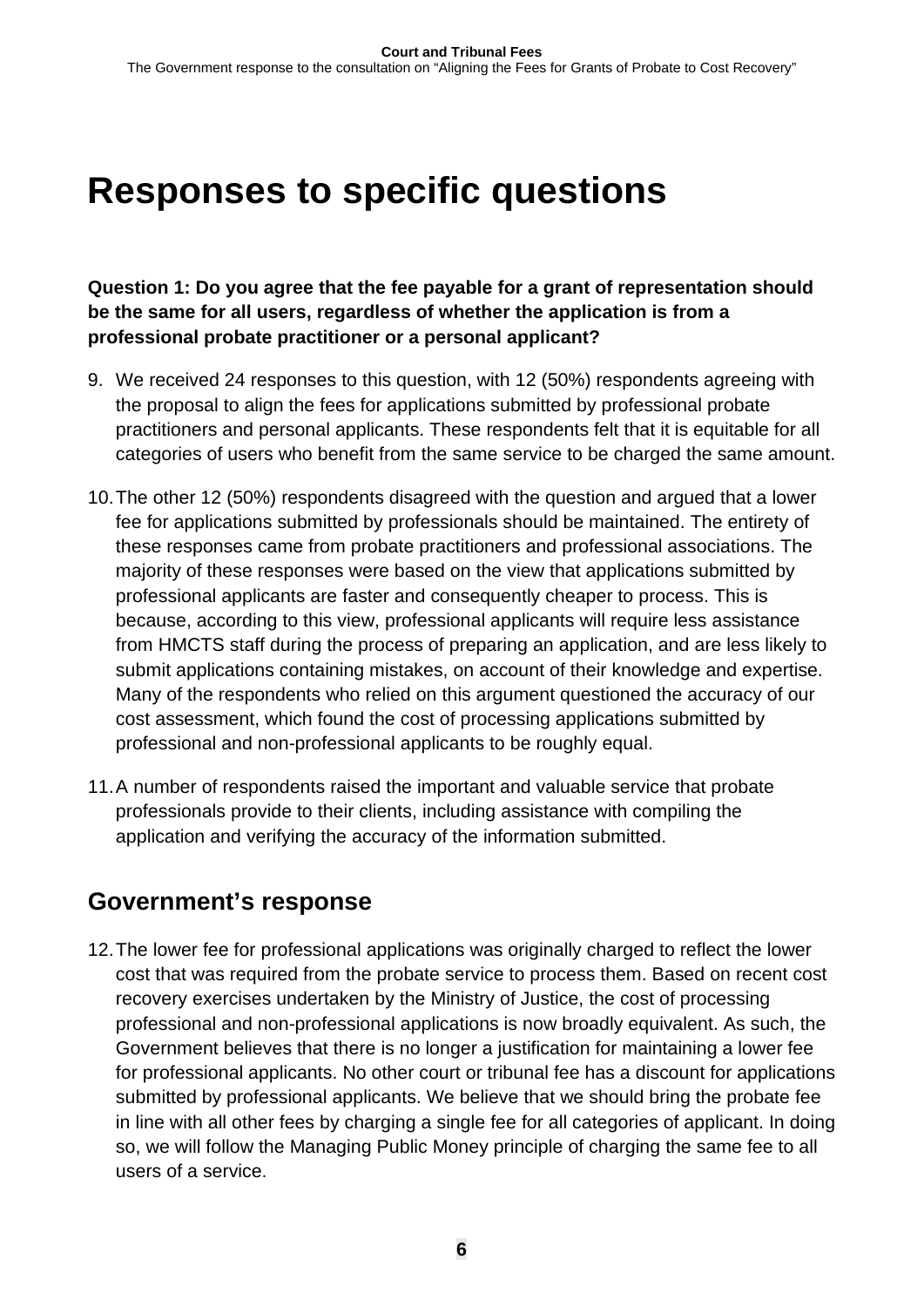- 13.In respect of the queries around our approach to calculating costs, our proposed figure of £273 was calculated on the basis of a unit costing exercise conducted using 2018/19 data. This exercise took into account the direct cost of processing applications as well as the overheads required to run the probate service to arrive at a single figure reflecting the unit cost of processing a probate application. This exercise showed that there was a limited difference in cost to HMCTS between processing professional and personal applications. The fee of £273 resulted from the average cost emerging from this unit costing exercise, uprated by CPI inflation to 2020/21 prices.
- 14.One response queried the use of 2018/19 data as that period corresponded with the launch of the pilot for the new online system for practitioners, which might have skewed the costs associated with processing professional applications. For comparison, we have considered the unit costs of the year before the introduction of the pilot, 2017/2018, and found that the difference in processing costs between professional and personal applications during that period was similarly estimated at £4, which is comparable to the £5 difference registered in 2018/19. This suggests that the converging costs of processing professional and personal applications pre-dates the introduction of the pilot for the online service, and it is therefore unlikely that the pilot impacted our cost assessment exercise.
- 15.The unit costing exercise only takes into account costs incurred by HMCTS, and does not take into account wider costs and benefits received by others for a particular service. In particular, the Government acknowledges the value of the service provided by professional probate practitioners to their clients, especially for those with complex estates or those who are not confident in navigating the application process. Those who would benefit from professional support in going through the probate process should continue to do so. However, the unit costing exercise shows that there is limited corresponding benefit at this stage to HMCTS in reduced costs from professional applications. The Government believes that offering a discount where there is no underlying basis in cost would not be a justifiable deviation from MPM principles.

#### **Question 2: Do you agree with the proposal to raise the fee payable for probate applications to recover the cost of providing the service? Please give reasons for your answer.**

- 16.We received 22 responses to this question, with the majority (15 respondents 68.18%) of respondents agreeing, in principle, that the fee payable for probate applications should be set to recover the cost of providing the service as the service should be self-financing. These respondents considered our proposal a reasonable means to end the current funding deficit, and subsequent taxpayer subsidy, of the probate application process.
- 17.By contrast, 7 respondents (31.8%) disagreed with the proposed fee increase.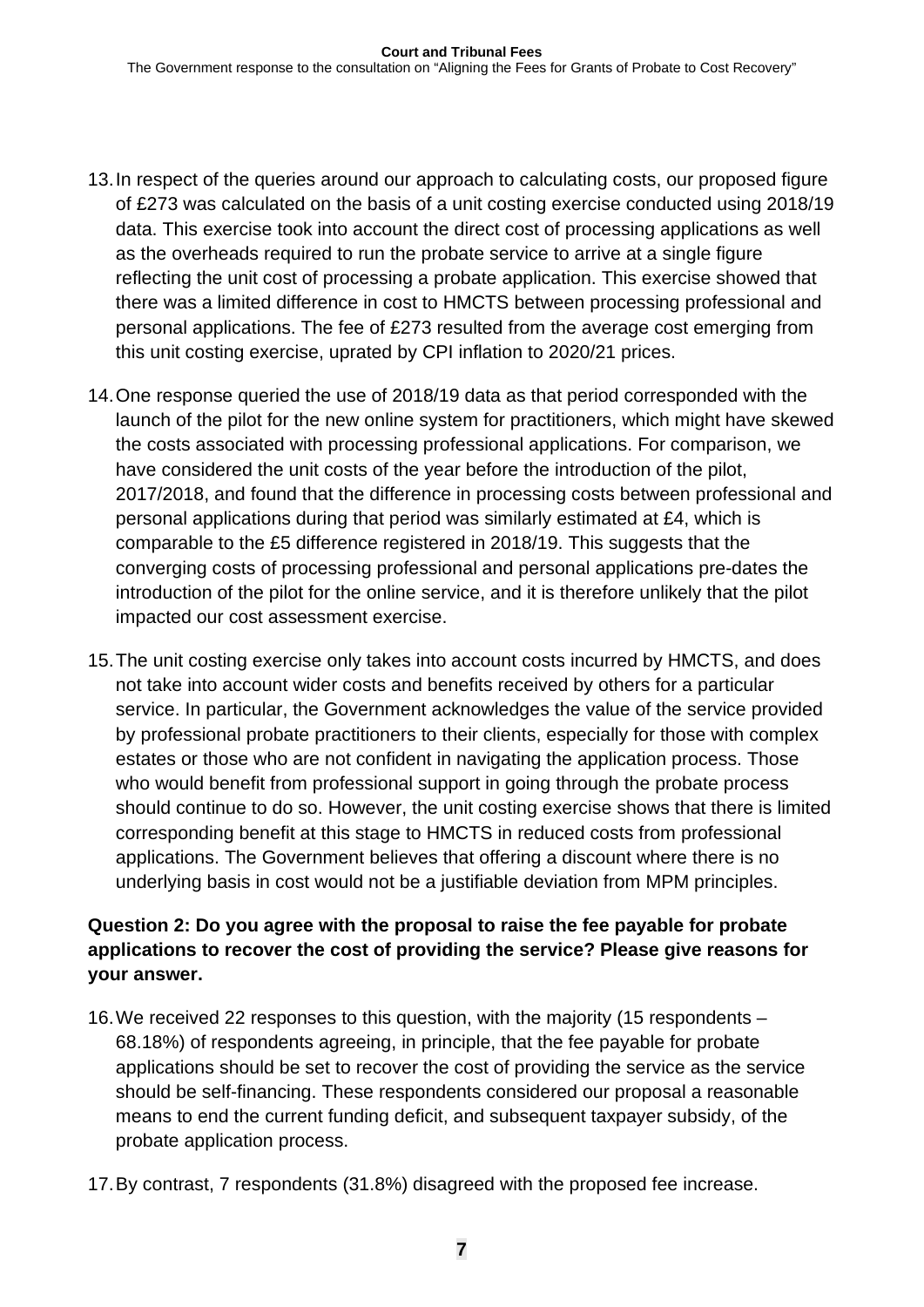- 18.Many respondents raised concerns about the quality of the service currently provided rather than disagreeing with the proposal per se. Complaints included reports of delays and long waiting times, mistakes in the grants issued, as well as technical issues with the online system and difficulties in contacting probate staff. A number of respondents suggested issuing some form of reimbursement for delays.
- 19.Some responses raised queries in relation to the costing methodology, and whether £273 is an accurate reflection of the cost of processing a probate application, given that the cost assessment exercise was based on 2018/2019 data.

#### **Government's response**

- 20.The Government welcomes the broad support offered by respondents to the principle of setting the probate application fee to cost recovery. We also recognise the strength of the concerns raised about ensuring the highest quality of service to those going through the process.
- 21.We acknowledge that waiting times from the submission of a probate application to the issuance of the grant have recently increased, in particular in light of the impact of the pandemic on court operations and on volume of applications received. We have taken steps to rectify this. From April to June 2021, the average waiting time for online applications (76% of all applications) from receipt of the will to probate being granted was 3.3 weeks, one week quicker compared to the same period the year before. For more straightforward applications that do not get stopped, grants are issued extremely swiftly, with a current waiting time of 1.3 weeks.
- 22.We continue to review and track the common reasons for stopped applications, which provides us with opportunities to change systems and processes to reduce the volume of applications paused. For example, we are adding new questions around the condition of the will into the online application journey, having found it to be one of the top 5 reasons for stopping a case. We have also focused on reducing our outstanding stopped applications. Since June, we've reduced the outstanding caseload for these by about a third.
- 23.We are aware that around 3% of grants need reissuing due to official and customer errors. We are working to resolve this by developing a mandatory quality assurance step in the issuance process. In addition, we have routine daily random grant issue checks in place to provide immediate feedback and coaching to staff for continuous improvement.
- 24.We have continued to increase resource in our contact centre to address the high demand for staff contact. This has recently seen significant improvements to service levels, with an average call waiting time of less than 12 minutes through the August –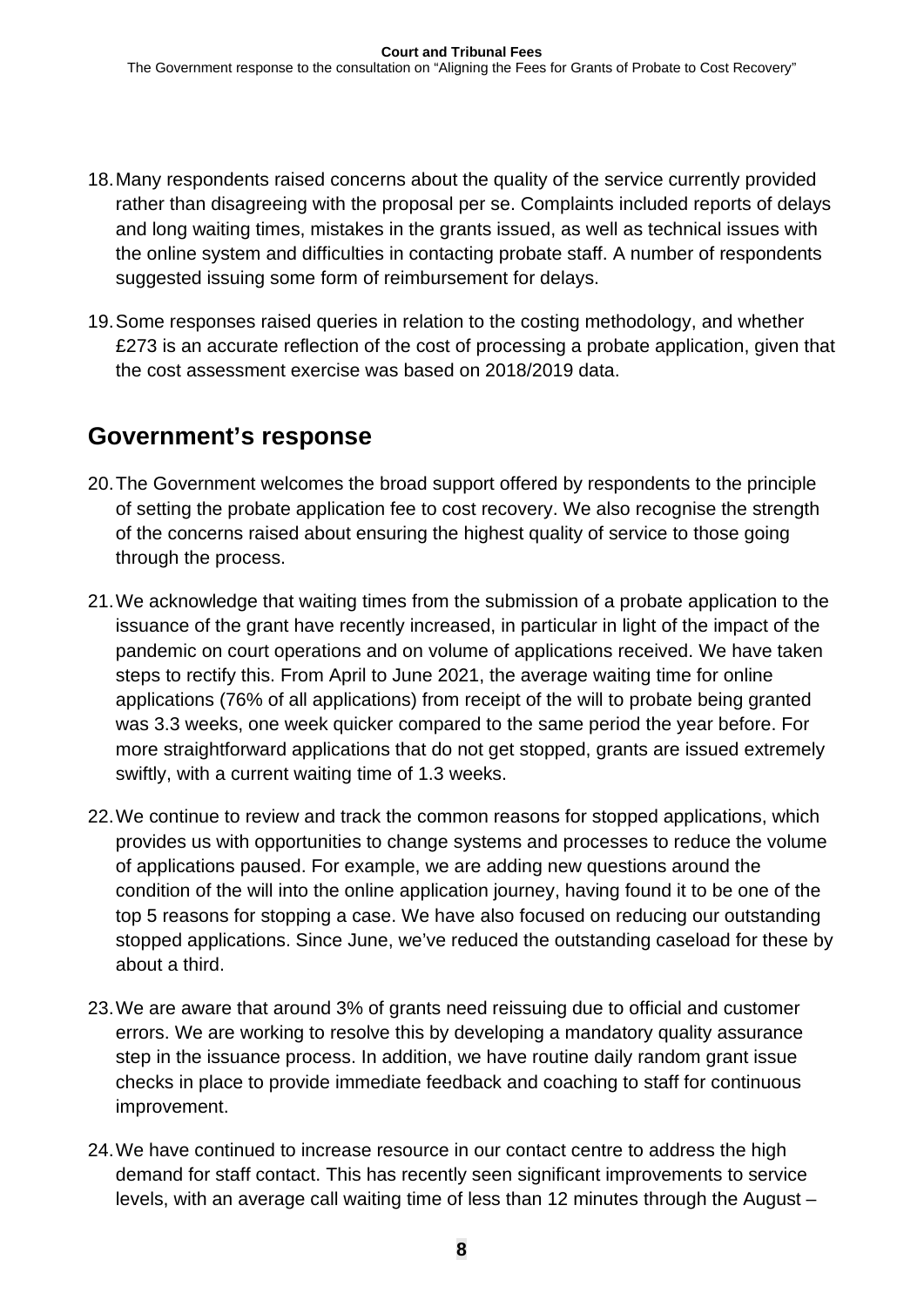September 2021 period. We expect these improvements to the service not only to remain consistent, but to continue to progress in the future, building a better and more efficient probate service.

25.In respect of the queries received regarding the accuracy of our cost estimate for the proposed fee, the figure was arrived at via the cost assessment exercise described above at paragraph 13. In particular, the 2018/19 data on which we relied is the latest available estimate of unit costs, and we believe that a cost assessment exercise based on more recent data may have been skewed by the impact of the pandemic on volumes and costs. We then updated the figure resulting from this unit costing exercise by CPI inflation, to 2020/21 prices. The proposed fee is therefore based on our current best reasonable estimate of cost, which will we continue to monitor. Should our assessment of costs change in the future, the fee will be reviewed and adjusted as necessary.

#### **Question 3: Do you consider whether the proposal will have a disproportionate impact on individuals with protected characteristics? Are there any potential modifications that we should consider to mitigate this impact?**

- 26.We received 16 responses to this question, with 4 (25%) respondents arguing that the proposed alignment could adversely impact individuals with protected characteristics.
- 27.Three responses argued that older and/or bereaved individuals are more likely to be vulnerable and need professional support to navigate the probate process. These responses noted that those applicants will be particularly impacted by the removal of the lower fee for professional practitioners, as this may increase the overall cost to them of the probate application process, or discourage them from seeking professional advice altogether.
- 28.One response referred to applicants with less means to pay the fee as particularly affected by the fee increase, as the proposal does not involve a banded fee dependent on estate value.

### **Government's response**

- 29.Although no evidence was provided in support in the responses to the consultation, the Government carefully considered the suggestion that the proposal will disproportionally affect individuals with protected characteristics or low-income households. An updated equality statement is published alongside this consultation response.
- 30.As fees are ultimately recoverable from the estate, the impact of the fee change will fall on those to whom the estate is bequeathed. We have considered evidence from an analysis of the Wealth and Assets Survey 2014–2016 on the distribution of inheritances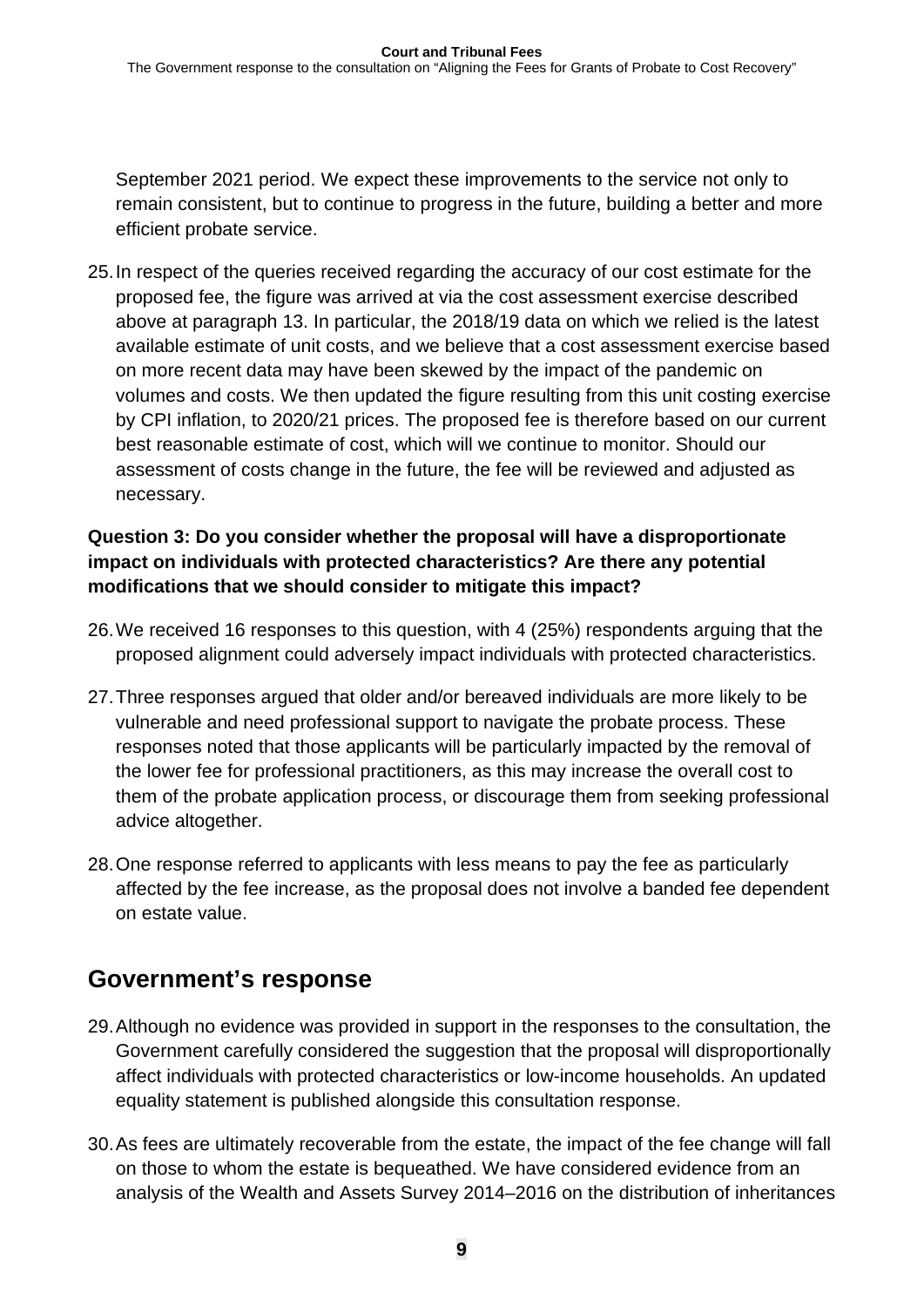broken down by age, income and wealth. From this analysis, we note that individuals aged 55 to 64 were the most likely to receive an inheritance, and also on average received the largest inheritances. Therefore, while it is likely that people in the 55 to 64 age range will be more likely to have to pay the increased probate fee, it is also the case that this group is better able to afford the fee.

- 31.Moreover, any impact would be mitigated by various safeguards that ensure the fee will remain affordable. It will remain the case that no fee will be payable for estates valued below £5,000. The Government's Help with Fees (HwF) scheme will remain available to users on a low income and with small amounts of savings who are unable to pay the fee. Successful applicants may receive a partial or total remission to their fee. For those who do not qualify for HwF but still feel they are unable to afford the fee, a remission can also be granted in exceptional circumstances. This is considered on a case-by-case basis by officers of the court.
- 32.Thanks to these existing safeguards, vulnerable clients who could benefit from the assistance of a professional will continue to be able to access the services of a probate professional, as the cost of the fee will ultimately be recouped from the inheritance, which will always be greater than the probate fee itself.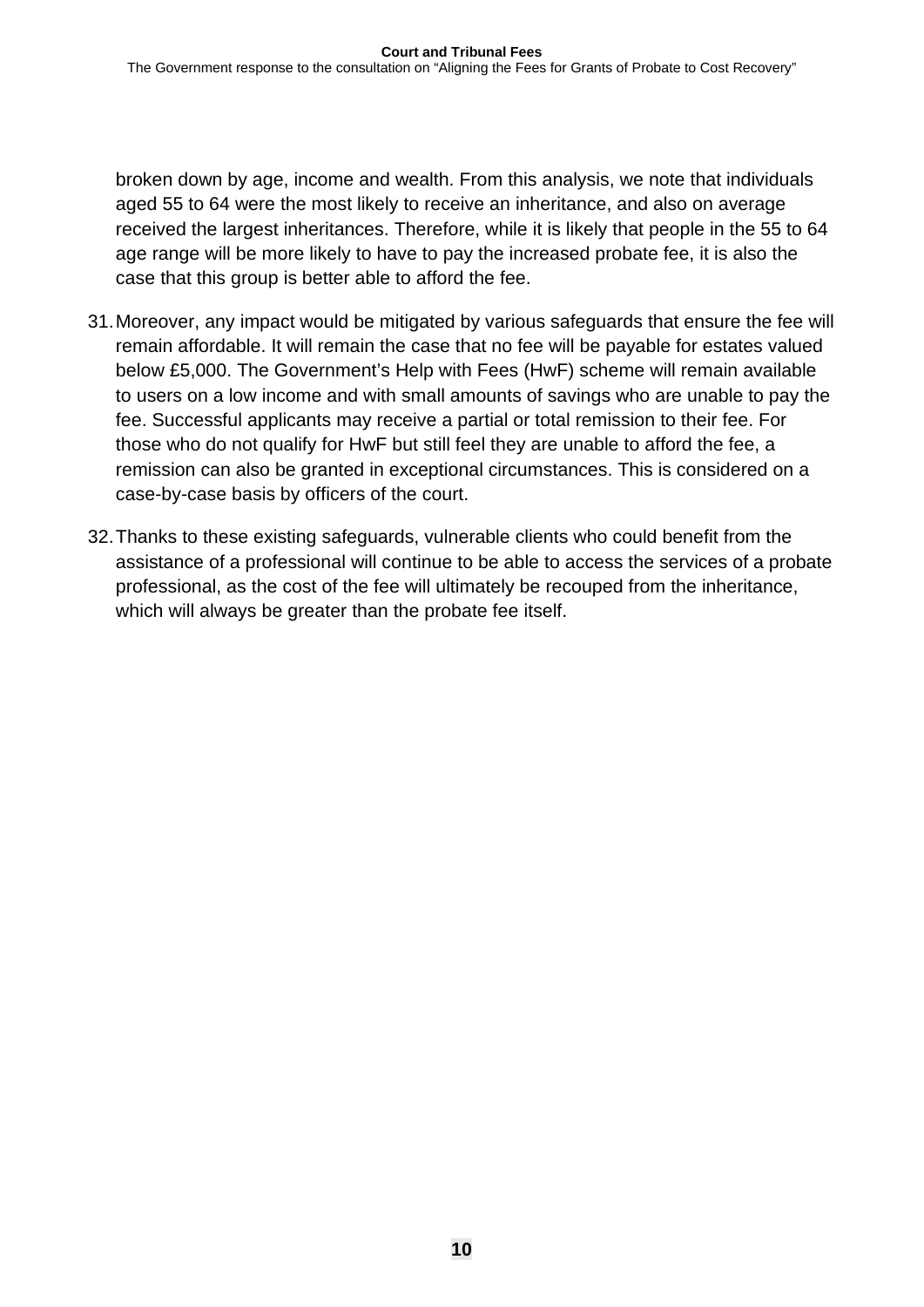# <span id="page-12-0"></span>**Impact Assessment, Equalities and Welsh Language**

### <span id="page-12-1"></span>**Impact Assessment**

33.A formal Impact Assessment has been prepared for this proposal and has been published alongside this document.

### <span id="page-12-2"></span>**Equalities**

- 34.Under the Equality Act 2010, the Government is required, as part of policy development, to consider the equalities impact of our proposal. In summary, public authorities subject to the equality duty must have regard to the following when exercising their functions:
	- eliminate discrimination, harassment and victimisation and other conduct prohibited by the Act;
	- advance equality of opportunity between people who share a protected characteristic and those who do not;
	- foster good relations between people who share a protected characteristic and those who do not.
- 35.For the purposes of the equality assessment the relevant protected characteristics under the Equality Act are: race; sex; disability; sexual orientation; religion and belief; age; marriage and civil partnership; gender reassignment; pregnancy and maternity.
- 36.An Equality Statement has been prepared for this proposal and has been published alongside this document.

### <span id="page-12-3"></span>**Welsh Language**

- 37.This proposal, if implemented, would also impact those who speak the Welsh Language. This proposal includes changes to fees which also impacts users of the courts who speak the Welsh Language, although should not impair their understanding of fees disproportionately.
- 38.A Welsh version of this document can be found at: [https://www.gov.uk/government/](https://www.gov.uk/government/consultations/aligning-the-fees-for-grants-of-probate-to-cost-recovery) [consultations/aligning-the-fees-for-grants-of-probate-to-cost-recovery.](https://www.gov.uk/government/consultations/aligning-the-fees-for-grants-of-probate-to-cost-recovery) A Welsh language copy of the Impact Assessment and the Equality Statement will be provided on request.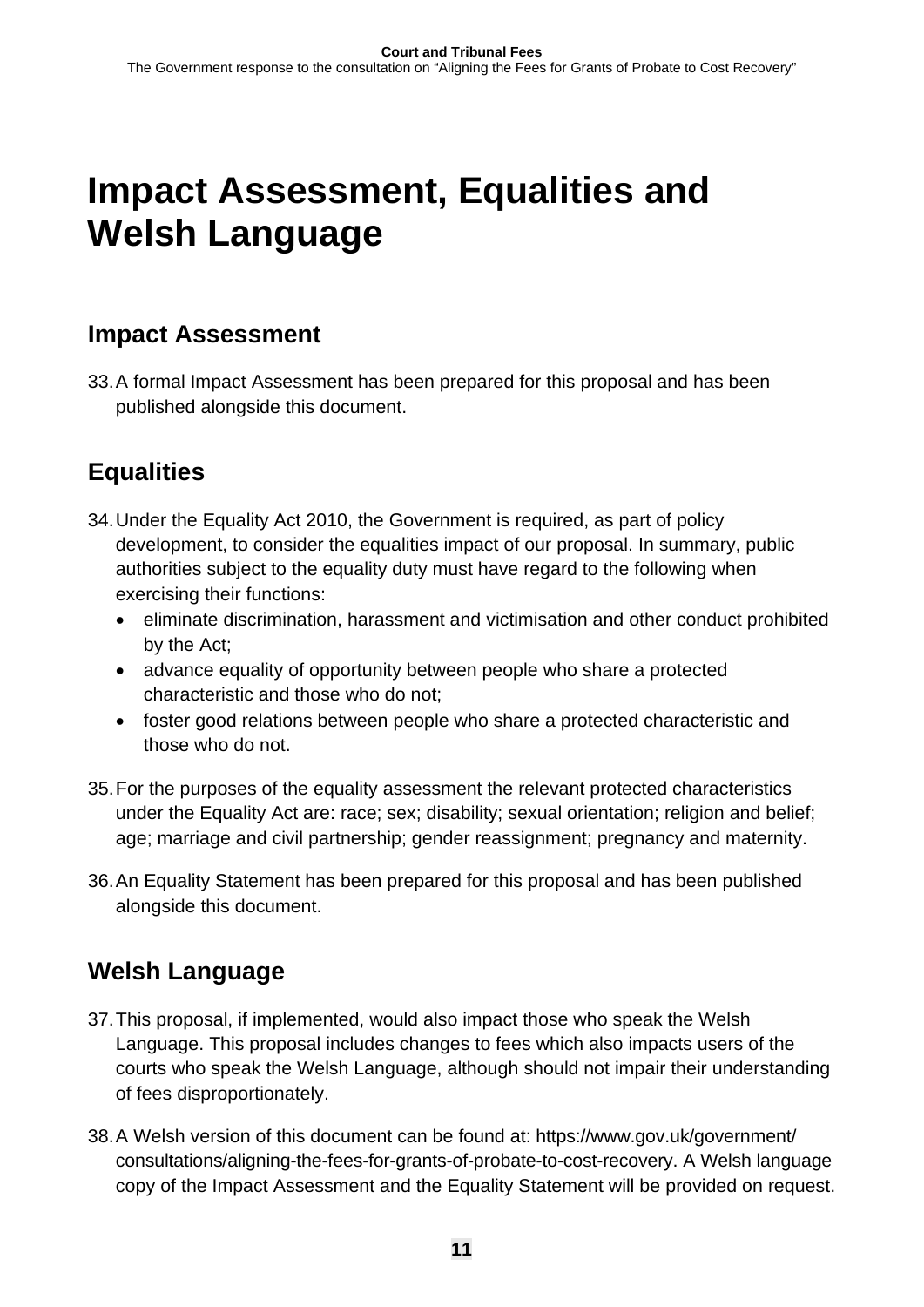## <span id="page-13-0"></span>**Conclusion and next steps**

- 39.The Lord Chancellor has a constitutional duty to ensure that access to the courts is not denied, and to ensure that the courts and tribunals can operate effectively and efficiently. In order to meet these goals, it is vital that HMCTS continues to be funded properly.
- 40.The Government has considered all of the responses to the consultation very carefully. Overall, the Government agrees with the majority of the responses to this consultation, who believe there is no justification for maintaining probate fees below cost, thereby relying on a public subsidy of the probate application process. We believe that the modest fee increase suggested in our proposal is a reasonable means to achieve proper funding of the system whilst easing the cost to the taxpayer. We anticipate that the alignment of probate fees to cost recovery will generate an additional £23m–£25m per annum in a typical year.
- 41.We acknowledge the concerns raised by respondents on the performance of the service currently provided as we emerge from the pandemic. As noted in paragraphs 21 – 24, HMCTS is currently working on a number of initiatives with the aim of improving the service provided, which have already resulted in a significant reduction of waiting times and stopped applications in the last 12 weeks. We are keen to continue working closely with practitioners to receive feedback on performance and address any further issues which arise.
- 42.Given the overall positive response to the consultation, and in light of the steps we are taking to improve the probate service and the experience for users, we believe it is right to go ahead with implementing our proposal. We further believe that this proposal does not disproportionately impact individuals with protected characteristics. Therefore, the Government intends to legislate to align the fee payable for probate applications with the cost of providing that service to all users, as set out in the consultation. This would result in a fee increase to £273 for both professional users (currently £155) and non-professional users (£215). These changes will be given effect by amending the Non-Contentious Probate Fees Order 2004, which sets out the fees payable for probate applications in England and Wales. We intend to make these changes early in the new year.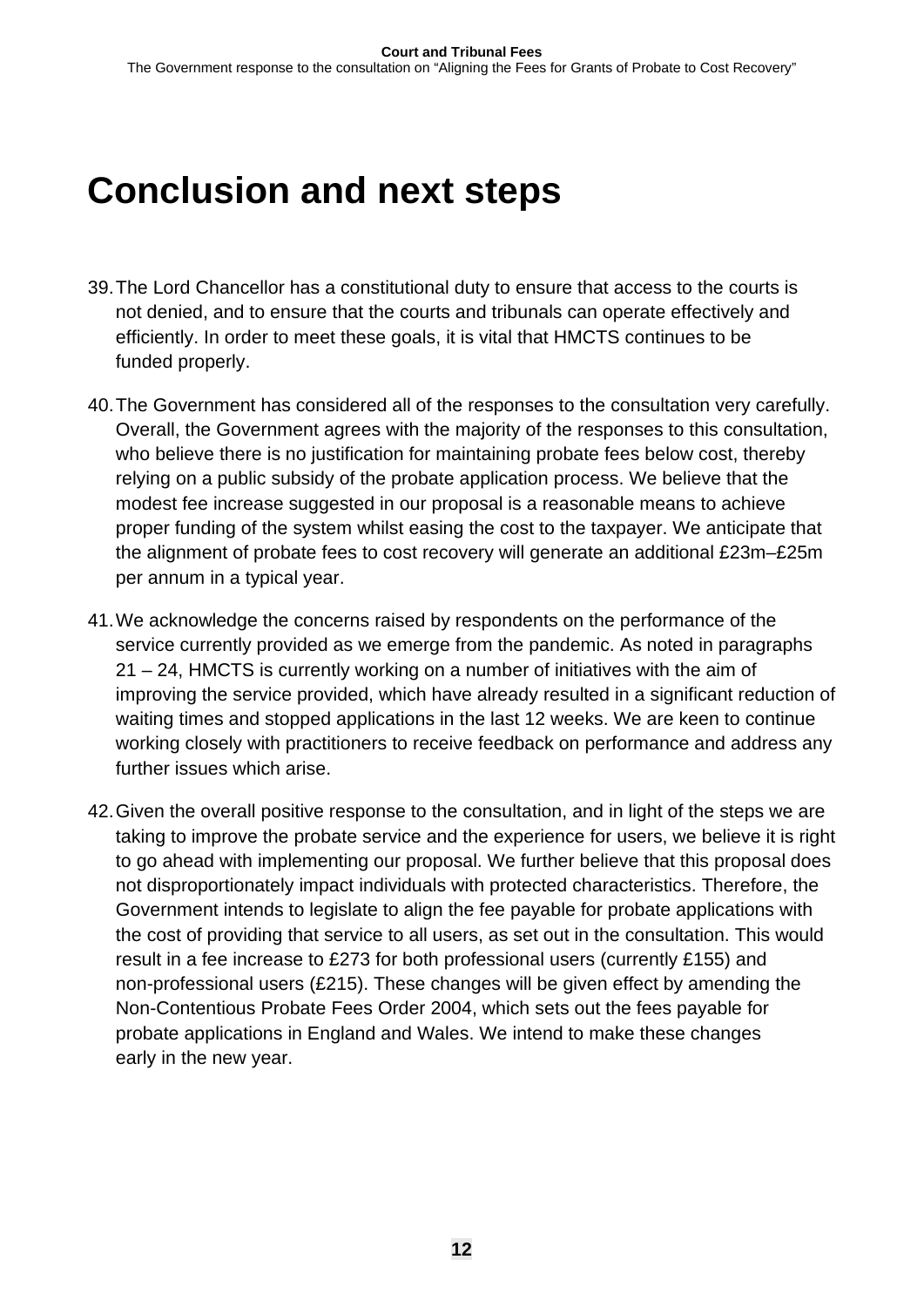# <span id="page-14-0"></span>**Consultation principles**

The principles that Government departments and other public bodies should adopt for engaging stakeholders when developing policy and legislation are set out in the Cabinet Office Consultation Principles 2018:

[https://assets.publishing.service.gov.uk/government/uploads/system/uploads/attachment\\_](https://assets.publishing.service.gov.uk/government/uploads/system/uploads/attachment_data/file/691383/Consultation_Principles__1_.pdf) [data/file/691383/Consultation\\_Principles\\_\\_1\\_.pdf](https://assets.publishing.service.gov.uk/government/uploads/system/uploads/attachment_data/file/691383/Consultation_Principles__1_.pdf)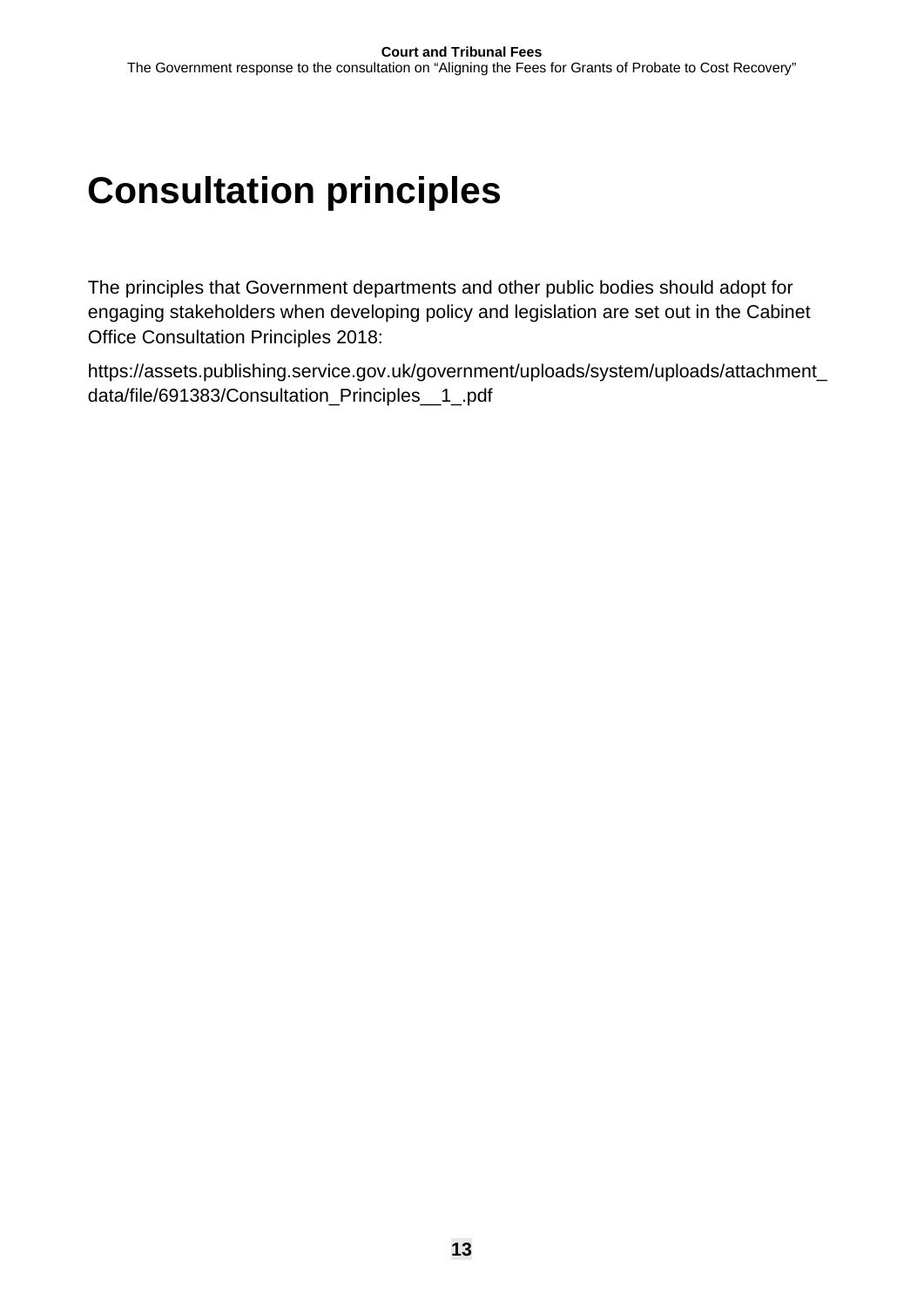# <span id="page-15-0"></span>**Annex A – List of respondents**

Stephen Pett (Allied Professional Will Writers Ltd.) Sally Runnacles (Farnfields Solicitors) Charles Neal (Bell & Buxton) Alison Greatbanks (HSW Solicitors) Ian Gillard (P G Owen Ltd Chartered Accountants) The Society of Licensed Conveyancers John Stevenson MP on behalf of the All-Party Parliamentary Group on Inheritance and Intergenerational Fairness Karen Shakespeare (Baron Shakespeare Solicitors) The Association of Accounting Technicians Mark Dunkley (Shakespeare Martineau) The Devon and Somerset Law Society Non-Contentious Business Sub-Committee, Probate Working Group Katie Carter (Green Wright Chalton Annis Solicitors) UK Probate The Association of Consumer Support Organisations The Law Society The Liverpool Law Society's Non-Contentious Business Committee. The Bar Council The Surrey Law Society **STEP** The Association of Corporate Trustees Solicitors for the Elderly Richard Lane (Thomson Webb & Cornfield Solicitors) 2 Members of the public responding in a personal capacity